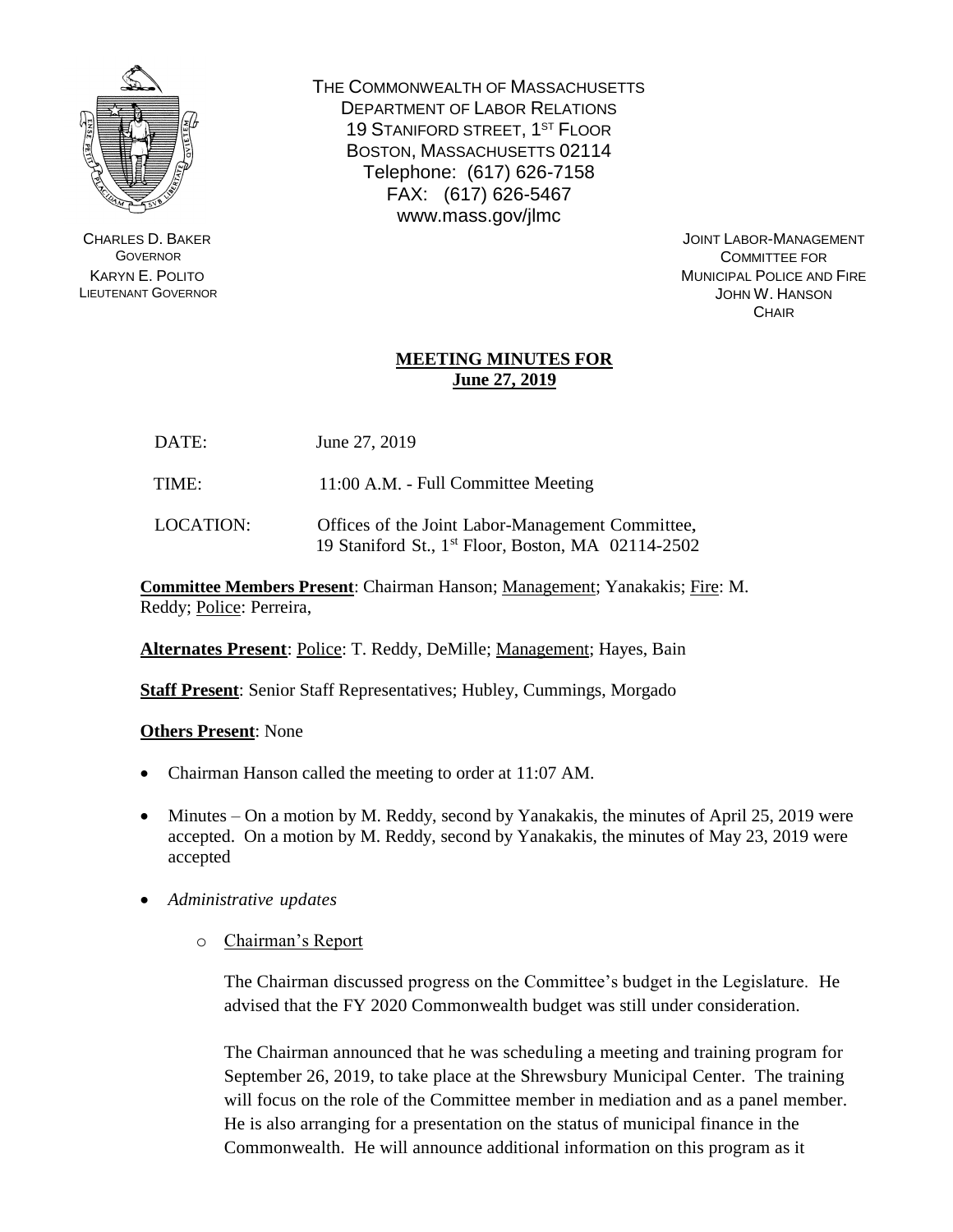develops but he asked that all members and alternates reserve this date.

M. Reddy raised the matter of the recent change of practice of assigning neutral mediators to do petition investigations. He expressed concern that this not be allowed to prolong the length of time that cases will take to settle.

Perriera raised the matter of whether there was any value in mediation prior to an arbitration hearing citing a recent instance that the time spent on a failed mediation process caused a second day of hearing. During discussion, the value of mediation was affirmed but not to continue with mediation if it is going nowhere in a timely fashion. This will be left to the respective panels to gauge.

The Chairman also announced that due to a conflict, the next meeting of the JLMC will be **July 25<sup>th</sup>**, not July 18<sup>th</sup>.

The remaining meeting dates for 2019 are: July  $25<sup>th</sup>$ , August 15<sup>th</sup>, September 12<sup>th</sup>, September  $26<sup>th</sup>$  (In Shrewsbury), October  $10<sup>th</sup>$ , October  $24<sup>th</sup>$ , November  $14<sup>th</sup>$ , December  $12<sup>th</sup>$ .

• *Petition, Jurisdiction, Awaiting Funding List (AFL) and Other Cases:*

| <b>Case Number Organization</b> | <b>Mediator/Sr. Staff</b> | <b>Topic/Vote/Action</b> |
|---------------------------------|---------------------------|--------------------------|
|                                 |                           |                          |

• 19-7138 Melrose Police Superiors DC, DJM Funded Remove

Cummings and Morgado briefed the Committee and reported the ratification and funding of the tentative agreement.

**Motion by Perriera, second by Yanakakis: to remove the case.**

**The Motion passed unanimously.**

• 19-7168 Mendon Police DC, GD Funded Remove

Cummings briefed the Committee and reported the ratification and funding of the tentative agreement.

## **Motion by Perriera, second by Yanakakis: to remove the case.**

## **The Motion passed unanimously.**

• 19-7168 Bellingham Police DC, DJM Funded Remove

Cummings and Morgado briefed the Committee and reported the ratification and funding of the tentative agreement.

**Motion by Perriera, second by Yanakakis: to remove the case.**

**The Motion passed unanimously.**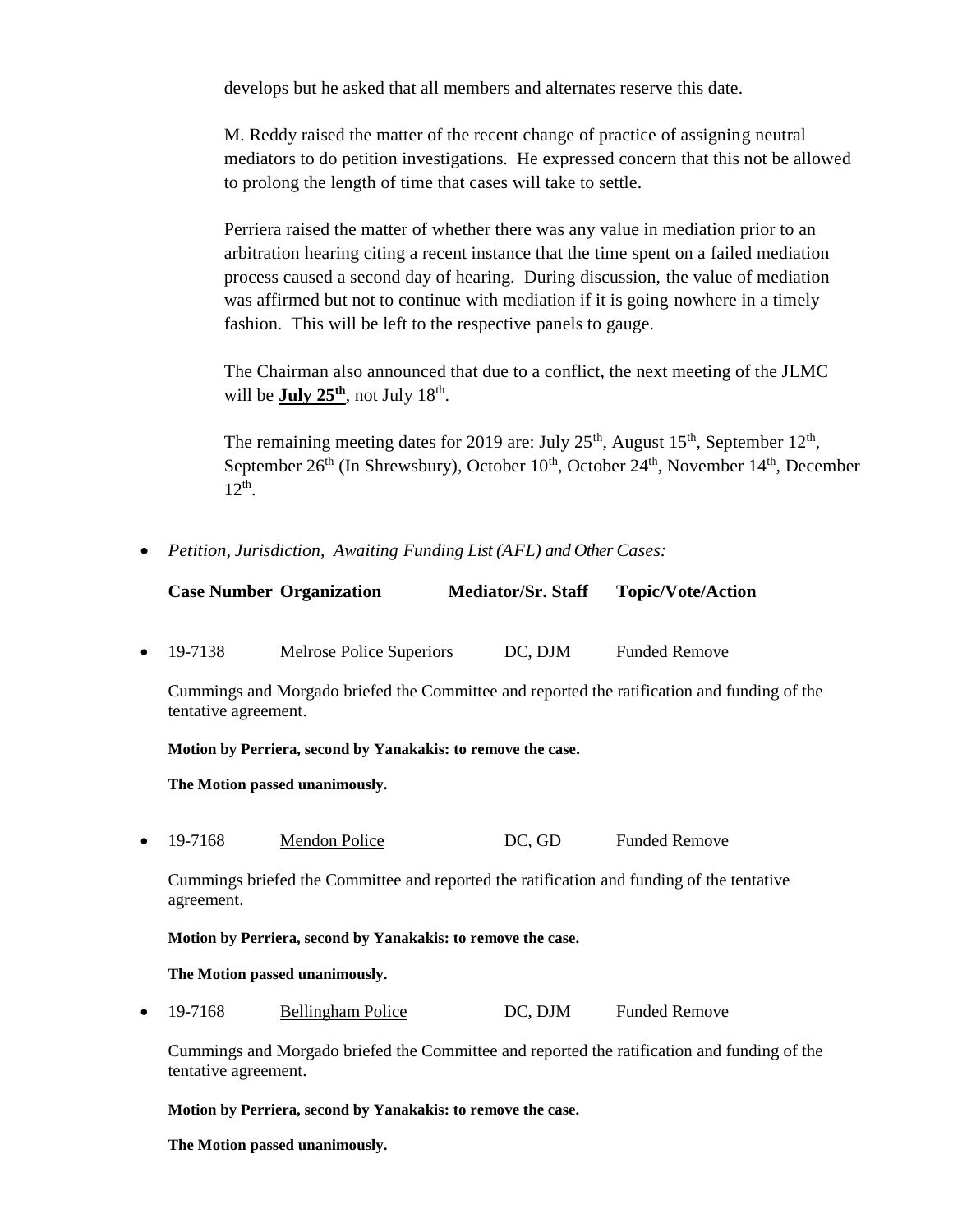• 19-7265 West Springfield Fire JOEH, GD Jurisdiction

Hubley briefed the Committee.

**Motion by M. Reddy, second by Yanakakis: that the Committee vote to take jurisdiction in the case of the West Springfield Firefighters, Local 2212 and the Town of West Springfield, JLM-19-7265.**

**The Motion passed unanimously.**

**Motion by M. Reddy, second by Yanakakis: that the Committee vote to assign the following Committee members to the case of West Springfield Firefighters, Local 2212 and the Town of West Springfield, JLM-19-7265: Taylor/M. Reddy for Fire and Mahoney for Management or substitutes as so designated and approved by the Fire and Management Chairs respectively.**

**The Motion passed unanimously.**

18-6905 Dracut Fire JOEH, DJM Vote to Arbitration

Hubley and Morgado briefed the Committee on their work with the parties. Also, the Chair reported on the efforts of himself and the Committee members to effect a voluntary settlement prior to the recent 3(a) hearing. He advised that the parties remain deadlocked with little possibility of them reaching a voluntary settlement. Yanakakis also provided her observation that the parties remain far apart on important and substantive issues.

**Motion by M. Reddy, second by Yanakakis**: **to find that, in the matter of the Dracut Firefighters, Local 2586, IAFF and the Town of Dracut JLM-18-6905, there is an apparent exhaustion of the processes of collective bargaining which constitutes a potential threat to the public welfare and that the Committee vote to send this case to arbitration by a tripartite panel consisting of Keene (Labor), Yanakakis (Management) and/or senior staff that may be substituted as necessary by the respective Labor and/or Management Chairs pursuant to the rules policies and procedures of the Committee, and any other applicable provisions of law, and a neutral selected in accordance with the Committee's rules, policies and procedures, on an issue by issue basis, with said issues having been identified at the January 23, 2019, hearing held pursuant to Section 1, Subsection 3(a) of Chapter 589 of the Acts of 1987.**

**The Motion passed unanimously.**

• 19-7098 Bellingham Police DC, DJM Funded Remove

Cummings and Morgado briefed the Committee and reported the ratification and funding of tentative agreement.

**Motion by Perriera, second by Yanakakis: to remove the case.**

**The Motion passed unanimously.**

16-5392 Medford Police Superiors DC, GD Funded Remove

Cummings briefed the Committee and reported the ratification and funding of tentative agreement.

**Motion by Perriera, second by Yanakakis: to remove the case.**

**The Motion passed unanimously.**